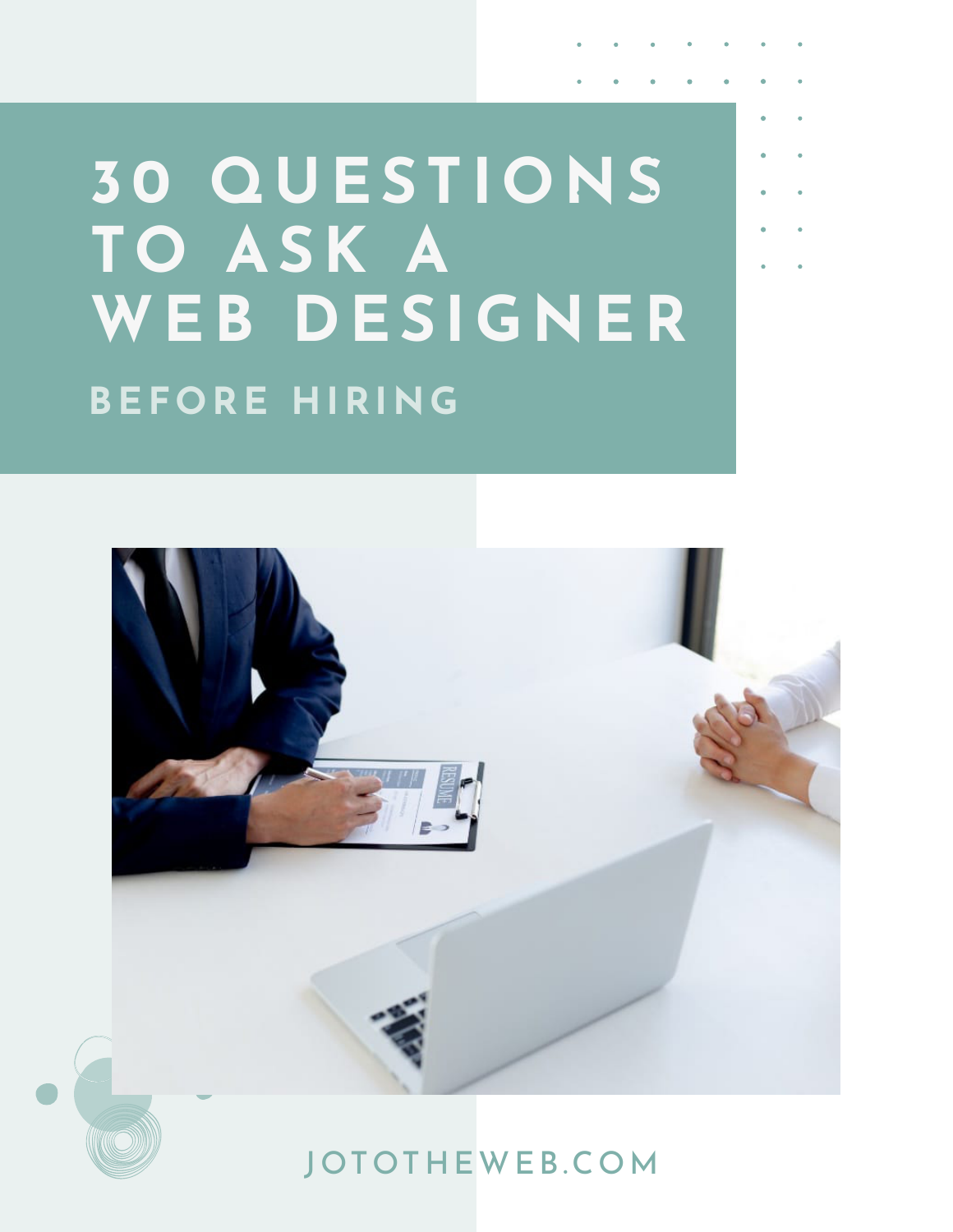## **WELCOME**

Thank you for downloading this checklist!

Finding an excellent web designer can be difficult and when you do have someone in mind, it can be hard to know if you are going to be happy with the end result. Here are 30 questions you can ask a potential web designer to ensure you have the right web designer for the job!



### **HELLO, I'M JO**

#### **WEB DESIGNER**



A



രി

in

Hello! I'm Jo, Web Designer & Founder of Jo to the Web Solutions.

Based in Halifax, Nova Scotia and serving clients globally, I specialize in [custom web](https://jototheweb.com/services) [design](https://jototheweb.com/services) and e-commerce websites that help businesses thrive online.

Using my unique combination of technical skills and business development expertise, I can help you create a winning approach to succeeding online, which includes designing and building you a beautiful, functional and effective website that gets results.

Read more [about me](https://jototheweb.com/about) and see [examples of my](https://jototheweb.com/portfolio) [work](https://jototheweb.com/portfolio).

Let's talk strategy over a virtual cup of coffee and start growing your business today.

#### **[LET'S CONNECT](https://jototheweb.com/contact)**